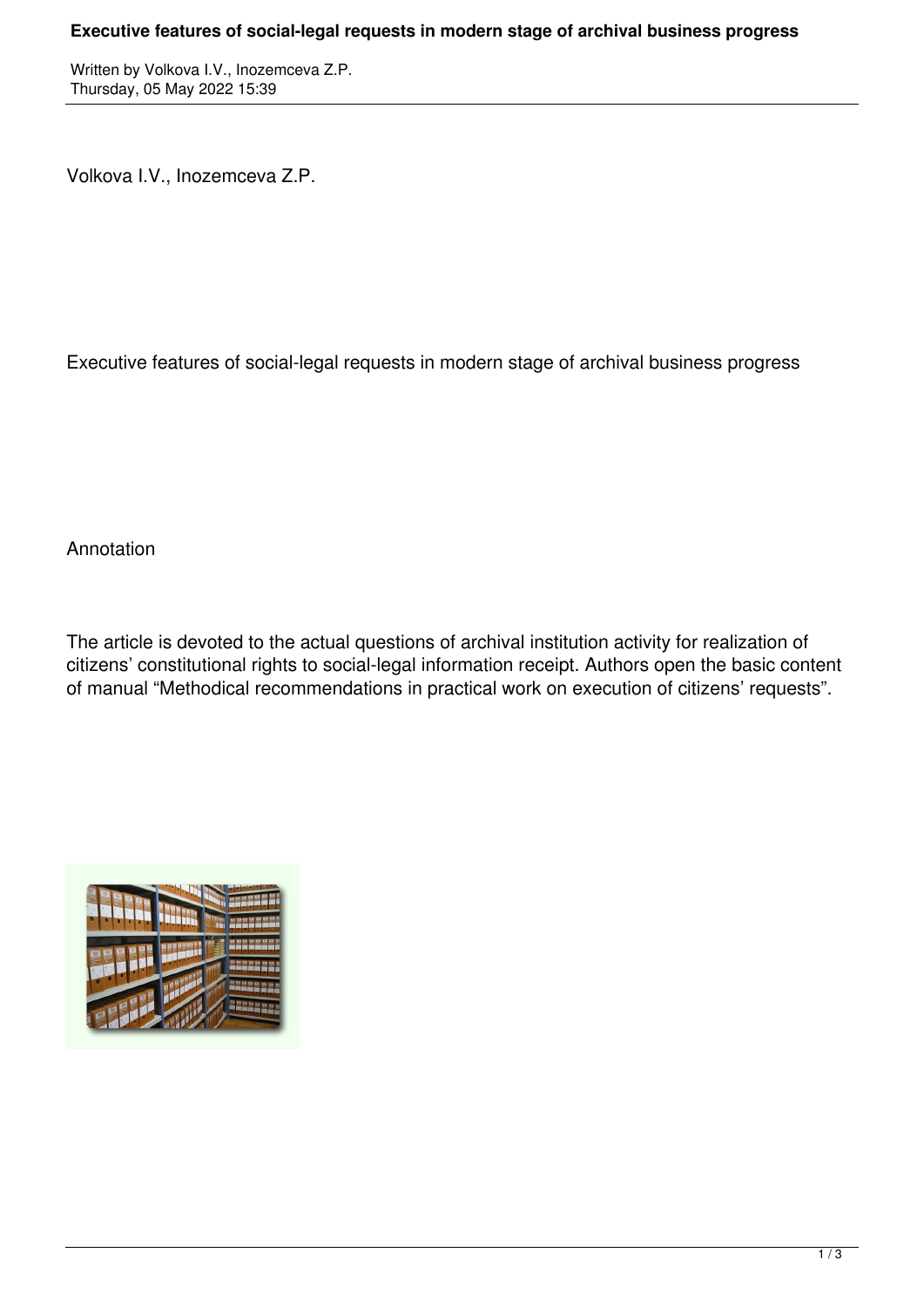Written by Volkova I.V., Inozemceva I.V., I.V., I.V., I.V., I.V., I.V., I.V., I.V., I.V., I.V., I.V., I.V., I.

Keywords

Archive study, archive business, state archives, social-legal request, Pension fund of Russian Federation, personal information, access to personal information, using of archive documents

Download the article: pdf

About the authors

Volkova Irina Valentinovna - Head of the Department of Archival Studies of the All-Russian Research Institute of Documentation and Archiving (VNIIDAD), PhD in History, Moscow; 8-499-334-48-69; irinaarhiv@gmail.com

Inozemceva Zinaida Petrovna - Deputy Editor-in-Chief of the journal "Herald of an Archivist", Senior Researcher at the All-Russian Research Institute of Documentation and Archiving (VNIIDAD), PhD in History, Moscow; 8-917-586-76-72; zinaida33@bk.ru

**You can read completely article in the russian historic-archival magazine "The Herald of an Archivist". Read more about terms of subscription here .**